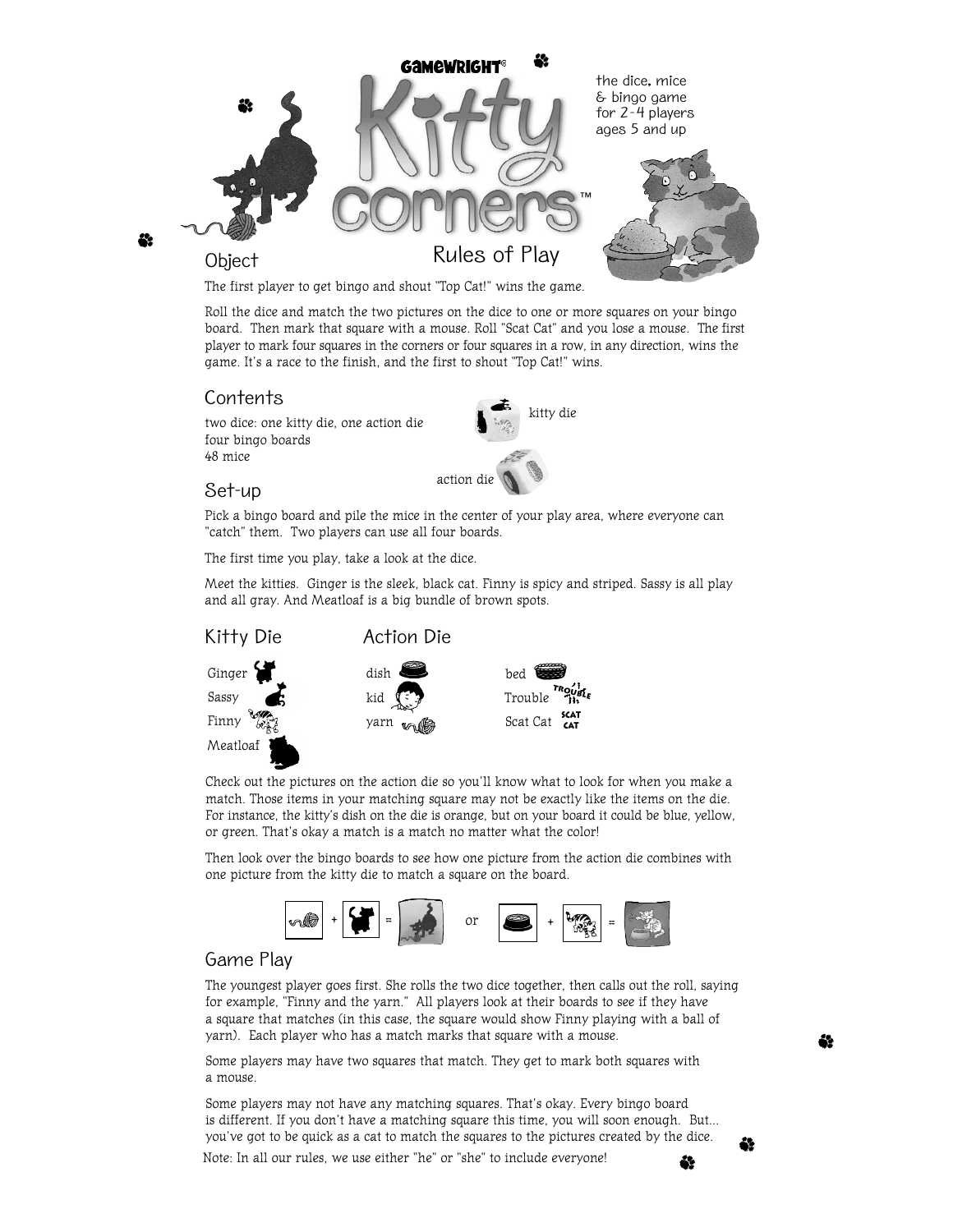As soon as the player calls out the roll, look over your board fast! Find the match and mark it before the next player rolls. If you don't catch it fast enough, you're out of luck. You can't go back and mark it later.

Each player rolls once on her turn, except when you roll a picture that's matched by a corner square in your board. Then you get to roll again! The first player to roll passes the dice to the person on her left. The game then continues with play moving clockwise, to the left.

# Kitty in Trouble





Some of these crazy cats are up to no good! When you roll any Kitty and "**Trouble**," all players look at their boards to see if they have a square with that feline misbehaving. Each player who has it marks that square with a mouse. For example, if you roll Meatloaf and "**Trouble**," mark the square that shows Meatloaf hanging onto a birdcage!



# Scat Cat

There's one kind of roll that only applies to the player who rolls it – that's "**Scat Cat**." Only the player who rolls "**Scat Cat**" has to take a penalty. Everyone else sits out.

Here's how it works: If you roll any kitty and "**Scat Cat**" you have to remove one mouse from any of your squares with that kitty in the picture. For example, if you roll Sassy and "**Scat Cat**," you can remove the mouse from Sassy in bed or Sassy with the yarn... any Sassy square that's already marked on your board. Think before you choose. If you don't have any Sassy squares marked with a mouse, you're off the hook, and avoid the penalty altogether.

The mouse you remove goes back to the pile in the center of the table and play continues.

## Ending the Game

Ġ

The game continues until one player shouts "Top Cat!" To win, you mark the four squares in the corners or four squares in a row, in any direction on your board. The first player to shout "Top Cat" wins the game!

These are some of the ways to win:



# A Word from Gamewright

We at Gamewright are happy to provide Kitty Corners as a natural companion to its predecessor, Dog Dice. Kitty Corners is designed to teach kids the intricacies of interacting with pets. Through the roll of the dice and placement of mice, they'll learn one of life's most valuable lessons: the fun and the foibles of caring for another living being. They'll also experience the unbridled joy of winning and the graciousness that's called for when "Scat Cat" comes their way. Kitty Corners is a family game. Any player over 5 can win. All you need is a keen eye, a sense of humor, and a little luck. Well, maybe a lot of luck. Not only is Kitty Corners loads of fun, it also helps build critical learning skills, like visual scanning and discrimination. If you've got a mathematically minded young one at home, ask what the probabilities are of different picture combinations. Above all, Kitty Corners teaches social skills like patience, discipline and good sportsmanship. Some believe they're lost arts in today's electronic age. Not if we have anything to say about it! Please let us know what you think!



Games for the Infinitely Imaginative® 124 Watertown Street, Watertown, MA 02472 tel: 617-924-6006 fax: 617-924-6101 e-mail: dice&board@gamewright.com

©2002 Gamewright, A Divsion of Ceaco, Inc. All worldwide rights reserved.

Game by Ann and Monty Stambler Illustrations by Patrick Girouard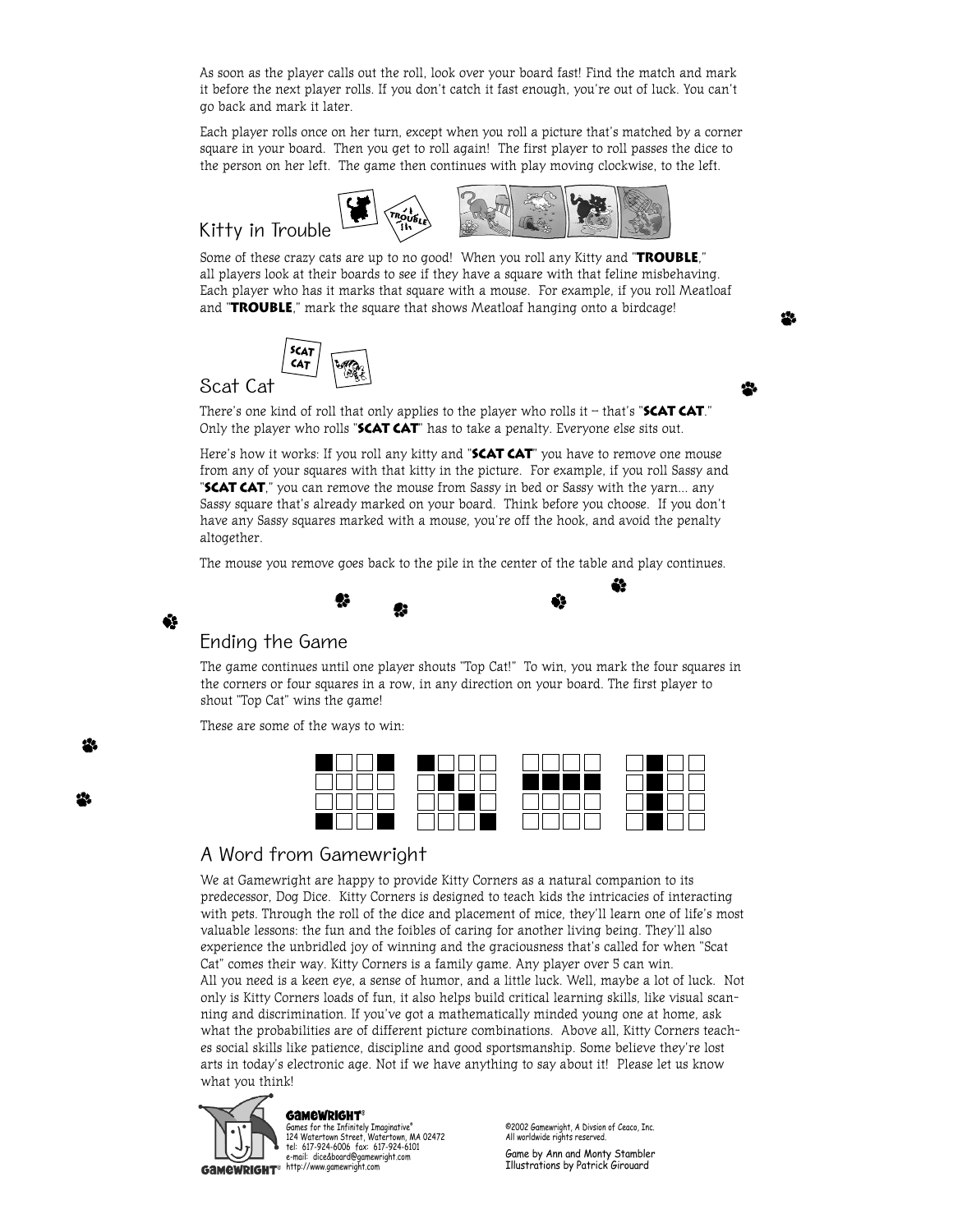

El juego de dados, ratoncitos y bingo

2-4 jugadores Edades dé 5 años y mas

### Objetivo

El primer jugador que consiga cuatro en fila o uno en cada rincon y que grite "Top Cat" gana el juego.

Tire los dados y empareje los dos dibujos en los dados á uno o más cuadros en su tabla de bingo. Entonces marque ese cuadro con un ratoncito. Tire "Scat Cat" y pierde un ratoncito. El primer jugador que marque quatro cuadros en los rincones o quatro cuadros en fila, en cualquier dirección, gana el juego. Es una carrera hasta el final y el primero que grite "Top Cat" gana.

# Contenido

Dos dados (un dado de kitty y un dado de acción)

Cuatro tablas de bingo

48 ratoncitos

# Preparación



Elija una tabla de bingo y amonte los ratoncitos en el centro de la mesa donde todos los pueden los coger. Dos jugadores pueden usar los cuatro tablas.

La primera vez que juegen, echar un vistazo a los dados. Conozca a los kittys. Ginger es el gato lustroso y negro. Finny es picante y rallado. Sassy es alegre y gris. Y Meatloaf es cubierto de manchas marones. \

### el dado de kitty el dado de acción



Mire a los dibujos en los dados para conocer lo que buscar cuando haga una pareja. Puede ser que esas cosas en su cuadro de "pareja" no sean justamente como las cosas en los dados. Por ejemplo, el plato de la gatita es naranja, pero en su tabla puede ser azul, amarillo o verde. Está bien- un pareja es un pareja- no importa el color!

Luego, mire la tabla de bingo para ver como un dibujo del dado de acción combine con un dibujo del dado de kitty para parear un cuadro en la tabla.



# El Juego

El jugador más joven empieza. Tire los dados juntos, y entonces declare el resultado, diciendo, por ejemplo "Ginger y la lana." Todos los jugadores miren sus tablas para ver si tengan un cuadro que paree (en esto caso, aparacería en el cuadro Ginger jugando con la madeja de lana.) Cada jugador que tenga una pareja marque ese cuadro con un ratoncito.

Algunos jugadores pueden tener ningun cuadro que paree. Está bien. Cada tabla de bingo es distinta. Si no tenga un cuadro de pareja esta vez, lo tendrá pronto. Pero, tiene que estar rapido (como un gato) para parear los cuadros a los dibujos de los dados.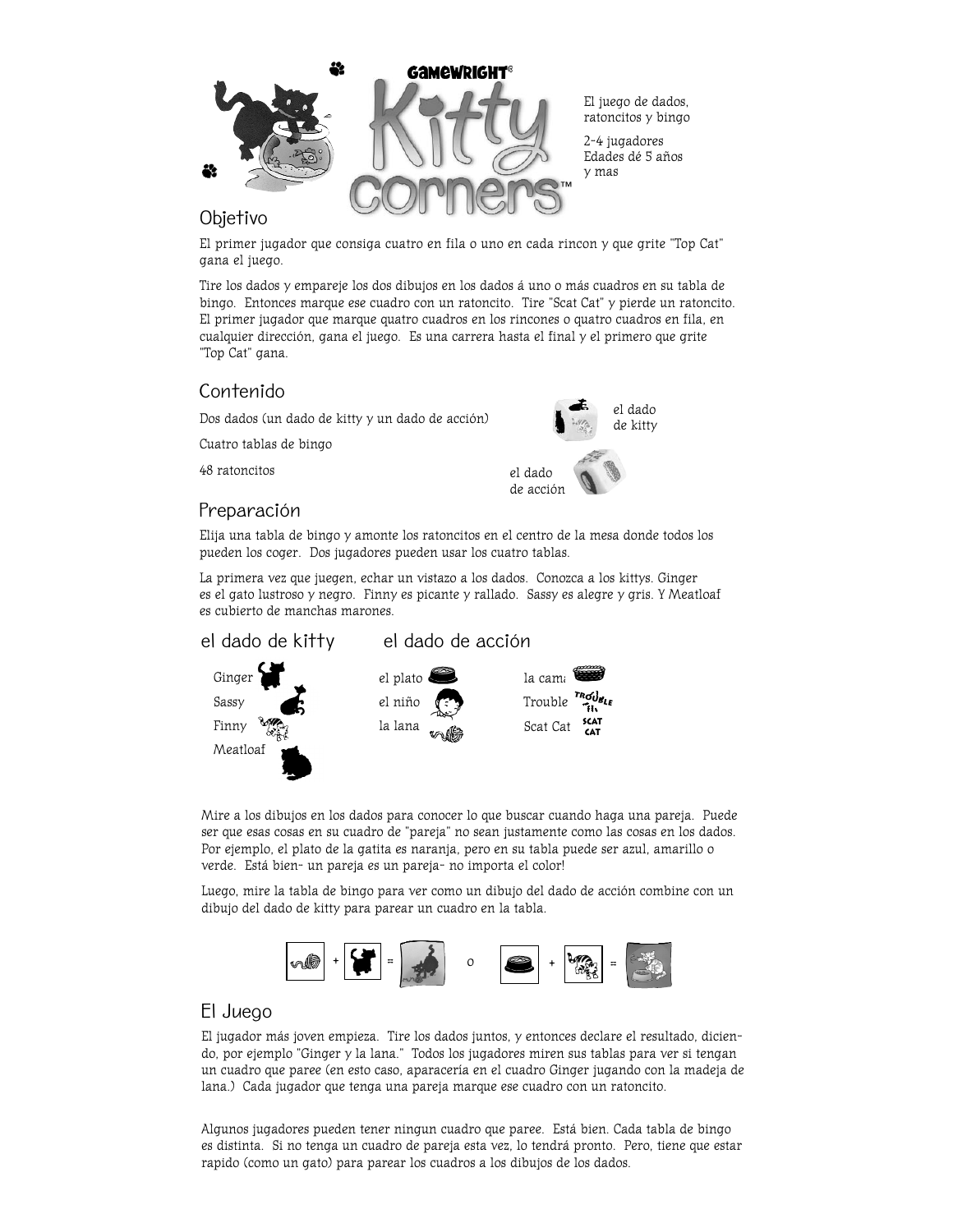En cuanto que el jugador llame los resultados de los dados, miren su tabla rapidamente. Encuentre la pareja y marquelo antes de que el próximo jugador tire los dados. Si no lo coga bastante rápido, es mala suerte. No puede volver y marcarlo más tarde.

Cada jugador tira los dados cuando le toque, salvo que cuando tire un dibujo que tenga pareja con un cuadro en el rincon de su tabla. Asi puede jugar el dado otra vez!

El primer jugador para jugar los dados pase los dados a la persona a su izquierda. Asi el juego sigue con el jugador a la izquierda.



## Kitty en Apuro

Algunos de esos gatos locos hacen cosas malas. Cuando tire cualqier kitty y **TROUBLE**, todos los jugadores miran sus tablas para ver si tengan un cuadro con ese gato de mala conducta. Cada jugador que lo tenga marca ese cuadro con un ratoncito. Por ejemplo, si tira Meatloaf y **TROUBLE**, marque el cuadro que enseña Meatloaf colgado de a una jaula de pájaro!



Cuando un jugador tire "**Scat Cat**", puede perder un ratoncito. Solo el jugador que tire "**SCAT CAT**" pierda un ratoncito.

Así funciona: si tire cualquier kitty y "**Scat Cat**", tiene que quitar un ratoncito de alguno de sus cuadros con un kitty en el dibujo. Por ejemplo, si tire Sassy y **Scat Cat**, puede quitar el ratoncito de Sassy en la cama o Sassy con la lana…cualquier cuadro de Sassy que ya está marcado en su tabla. Piense antes de elegir. Si no tiene cuadros de Sassy marcado con un ratoncito, esta bien. No hay pena.

El ratoncito que se ha vuelve a la pila en el centro de la mesa y el juego sigue.



42

### Para Terminar el Juego

25

El juego sigue hasta un jugador grite "Top Cat". Para ganar, marque los cuatro cuadros en los rincones o cuatro cuadros en fila, en cualquier dirección en su tabla. El primer jugador que grite "Top Cat" gana el juego.

Estas son algunas maneras de ganar:

|  |            | and the second |
|--|------------|----------------|
|  | ME NI<br>щ |                |
|  |            | a ka           |
|  |            |                |

# Un Comentario de Gamewright

Los niños usan los animals como una manera para hablar sobre los problemas de comportir y seguir reglas. Hay muchas oportunidades para hablar con su hijo sobre la pacienca, el buen deportividad y la diversion.

Kitty Corners es tan divertido que uno ne se nota todo el aprendizage que ocurra mientras juege. Es un ejercicio en lo visual y la observación mientras cada jugador busca una combinación ganadora. Solo hace falta un buen ojo, un sentido de humor y una poca de suerte.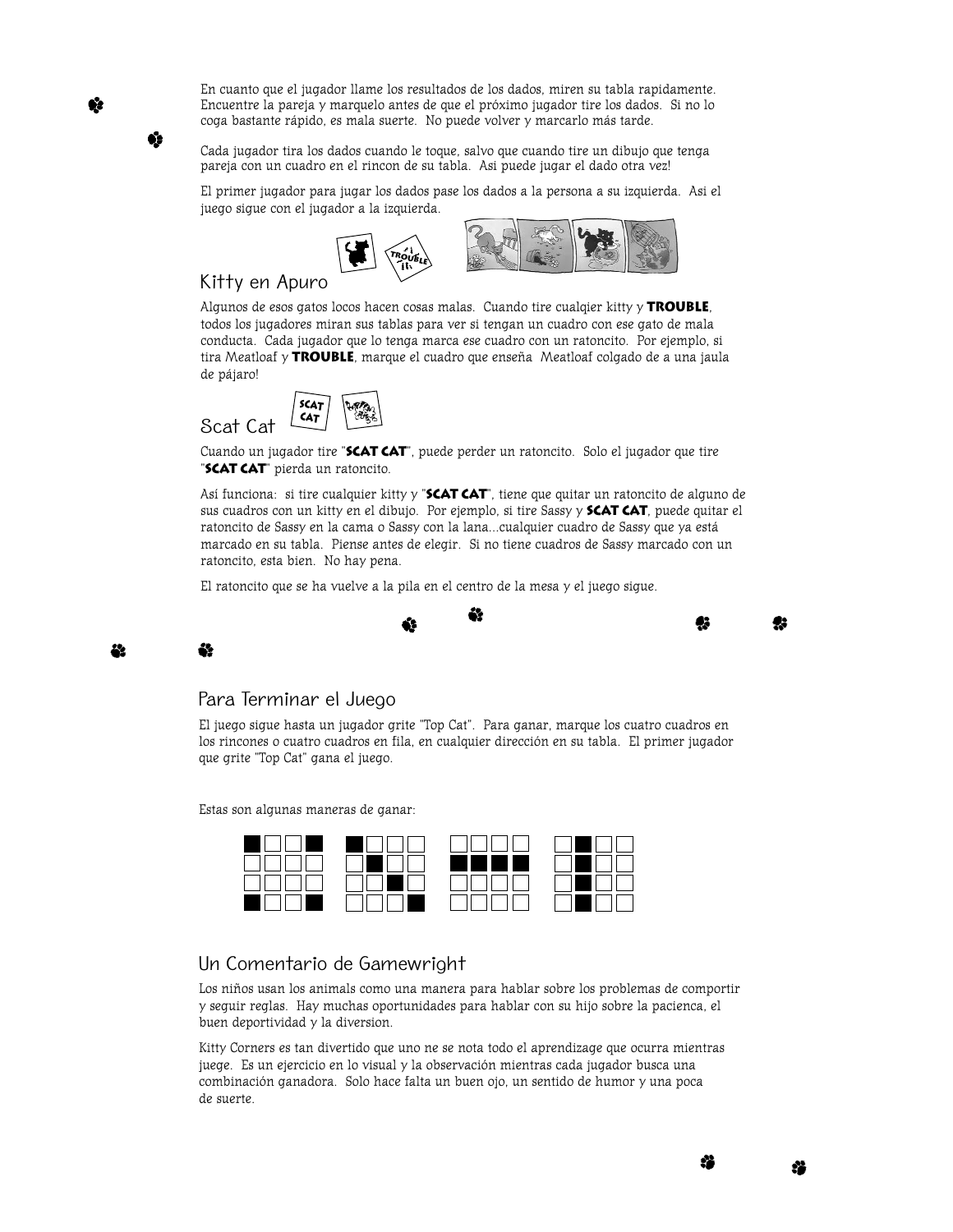

Le jeu des dés, des souris et de bingo pour 2-4 joueurs Âgés de 5 ans et plus

## Objet

Le premier joueur avec quatre en rang ou un à chaque coin et qui crie "Top Cat" gagne le jeu.

Lancez les dés et matchez les deux images des dés à un ou plus des carrés sur votre tableau de bingo. Puis marquez ce carré avec une souris. Lancez "Scat Cat" et vous perdez une souris. Le premier joueur qui marque les quatre coins ou quatre carrés en rang à n'importe direction, gagne le jeu. C'est une course à la fin et le premier qui crie "Top Cat" gagne.

> le dé de chatton

### Contenu

Deux dés (un dé de chatton, un dé d'action)

Quatre tableaux de bingo

48 souris

# Préparation

Choisissez un tableau de bingo et enfilez les souris au milieu de la table où tout le monde peut les attrape. S'il n'y a que deux joueurs, ils peuvent utiliser les quatre tableaux.

le dé d'action

La première fois que vous jouez, regardez bien les dés. Faites la connaissance des chattons. Finny et le lisse chat noir. Ginger est piquant et rayé. Sassy est badin et gris. Et Meatoaf est un tas des tâches brunes.



Regardez les images du dé d'action pour connaître ce que vous chercherez quand vous matcherez. Ces choses ne doivent pas être exactement comme les choses du dé. Par exemple, le plat du chatton du dé est orange, mais celui de votre tableau peut être bleu, jaune ou vert. Ça va – un match est un match!!

Puis regardez les tableaux de bingo pour voir comment une image du dé d'action combine avec une image du dé de chatton pour matcher un carré du tableau.



Le Jeu

Le plus jeune commence. Il lance les deux dés ensemble et il annonce le rouleau. Par exemple, Ginger et la laine. Tous les joueurs regardent leurs tableaux pour determiner s'ils ont un carré qui matche. En ce cas, le carré aura Tiny joue avec un peloton de laine. Chaque joueur avec un match marque ce carré avec une souris.

Des joueurs pourraient avoir deux carrés qui matchent. Ils peuvent marquer les deux carrés avec une souris.

Des joueurs n'auraient pas de carrés qui matchent. Ce n'est pas grave. Chaque tableau de bingo est different. Si vous n'avez pas de match à cette fois- ci, vous aurez un match bientôt. Mais…il faut être vite comme chat pour matcher les carrés aux images crées par les dés.

Aussi tôt que le joueur annonce ce quil a lancé, regardez vite votre tableau. Trouvez le match